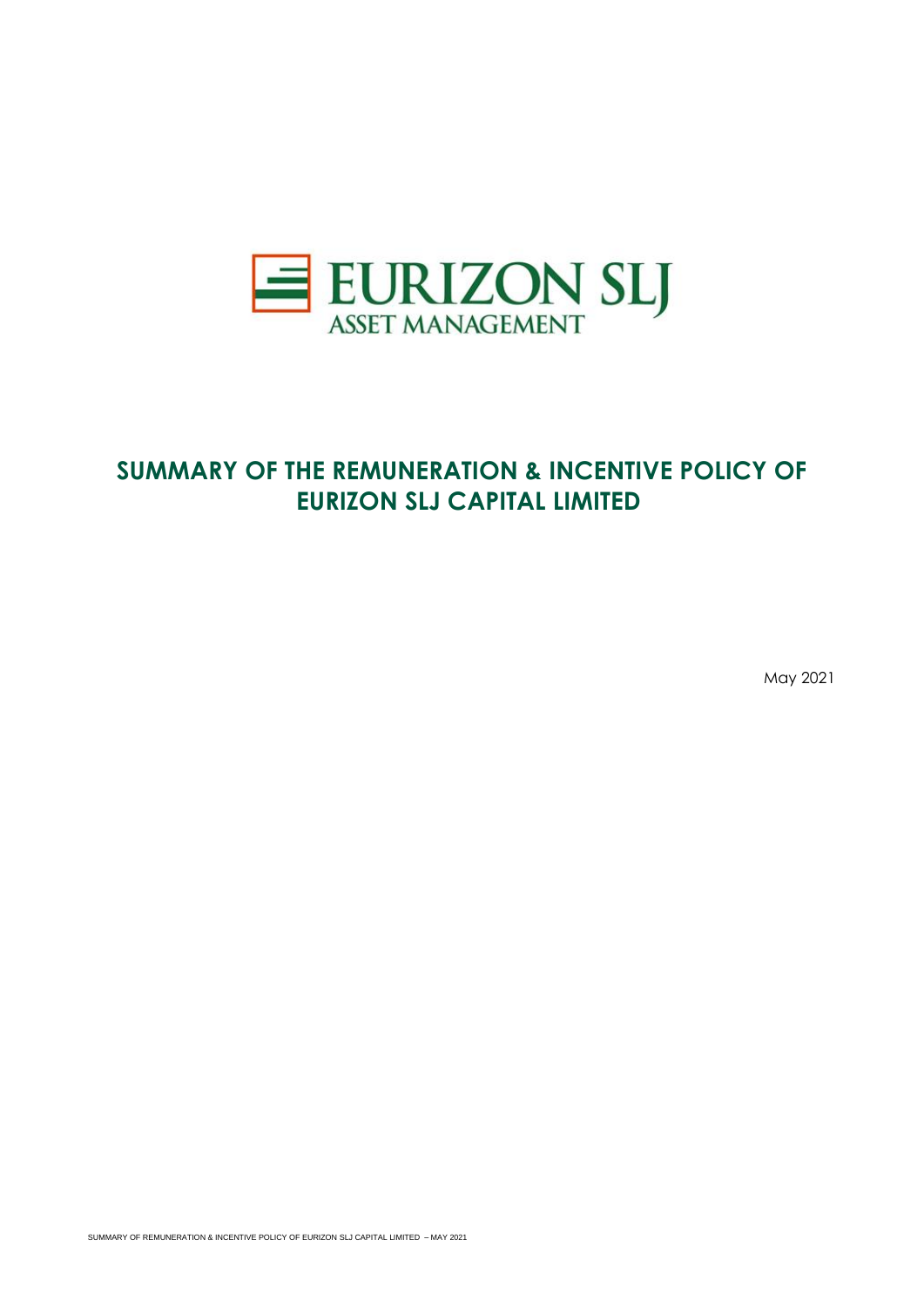

The "Remuneration and Incentive Policy of Eurizon SLJ Capital Limited" (hereinafter also referred to as the "Policy") is prepared on the basis of the Intesa Sanpaolo Group's (the "Ultimate Parent Company") Remuneration and Incentive Policies and, although not in conflict, not regulated or more restrictive, in compliance with European ("UCITS") and national (Law of December 2016) provisions governing the asset management sector.

The Policy is structured in three sections:

- Section I: Procedures for the adoption and implementation of the Remuneration and Incentive Policy", which describes the roles and responsibilities of the Board of Directors (the "Board") and the company's internal structures for the adoption and updating of the Policies;
- Section II: Principles, systems and instruments for remuneration and incentive", which details the remuneration and incentive systems and the related adoption and activation procedures;
- Section III: Rules for identifying personnel who have a material impact on the risk profile of the Ultimate Parent Company, Eurizon SLJ Capital Limited (the "Company") or the assets under management", which describes the principles and criteria used to identify personnel who have a material impact on the risk profile of the Company.

# **SECTION I: PROCEDURES FOR THE ADOPTION AND IMPLEMENTATION OF REMUNERATION AND INCENTIVE POLICIES**

As specified in the Articles of Association, the Shareholders' Meeting, on proposal of the Board of Directors (the "Board"), establishes the remuneration and other forms of compensation of the members of the Board.

The shareholders' meeting is also provided, at least annually, with a report (i) on the methods used to implement the remuneration and incentive policies (so-called ex-post disclosure), divided by roles and function and (ii) on the results of the audits conducted by the Internal Audit Function of Eurizon Capital SGR (the "Parent Company") and on the adoption of any corrective measures.

The Board reviews the Company's Policy on an annual basis and ensures that it is consistent with the overall choices made in terms of taking on risks, long-term strategy and objectives, corporate governance and internal controls. In defining the Policy, the Board involve the competent corporate functions in the process, each for its own responsibilities.

The Resources Change Management and Business Support Department of the Parent Company coordinates the process of defining and managing the Company's Policy. The Risk Management Function of the Parent Company participates in the process of defining the Policy, assessing the alignment of the remuneration structure with the Company's risk profile, while the Compliance & Risk Officer Function of the Company verifies that the Policies are consistent with the objectives of compliance with the rules, the Articles of Association and the Code of Ethics or other standards of conduct applicable to the Company or the Ultimate Parent Company, in order to limit the assumption of legal and reputational risks. Every year, at the end of the application cycle of the Policy, the Internal Audit Function of the Parent Company checks that the remuneration practices comply with the approved Policy and that they are in line with the relevant legislation. The results of the checks carried out are brought to the attention of the Shareholders' Meeting on an annual basis.

# **SECTION II: PRINCIPLES, SYSTEMS AND INSTRUMENTS FOR REMUNERATION AND INCENTIVES**

The Policy aims to align management and personnel behaviour with the interests of all Stakeholders, directing their action towards achieving sustainable medium/long-term objectives within the framework of prudent assumption of current and future risks, as well as helping to make the Company and the Group an "Employer of choice" in terms of their ability to attract, motivate and retain the best resources.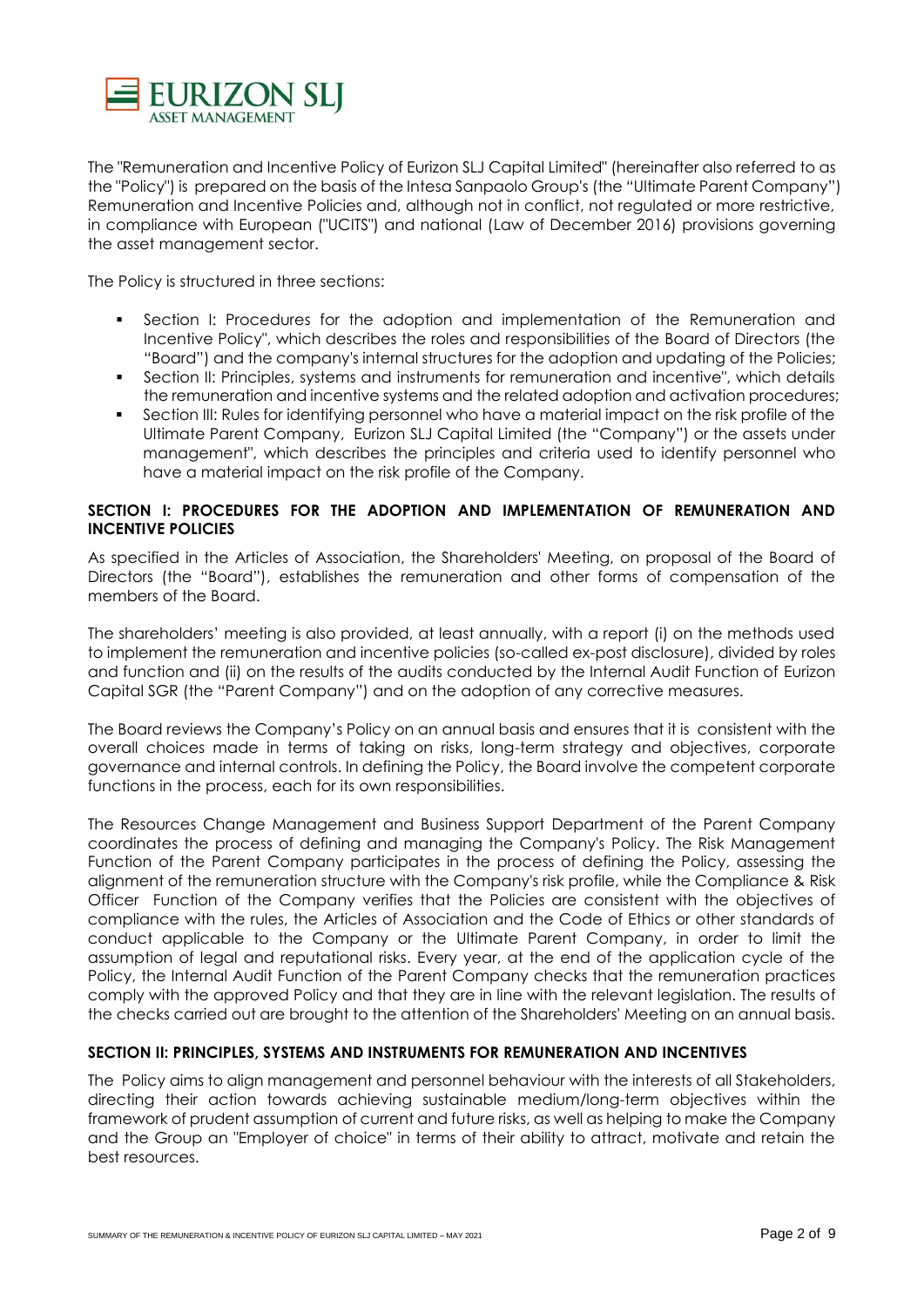

In particular, the Policy is based on the following principles:



The Company pays great attention to the issues of "Diversity & Inclusion" and is committed to implementing and disseminating, within and outside the Company, a policy in favour of the inclusion of all forms of diversity. In this context, the Company, in line with the final decisions made in 2020 by the Intesa Sanpaolo Group, will implement the "Principles on Diversity & Inclusion" within which specific commitments were made aimed at ensuring gender equity in HR processes and people management in 2021. The Company, in line with the provisions of the Group, adopts a gender-neutral Policy that contributes to pursuing complete equality among personnel. Th Policies ensures that for the same activity carried out, all personnel have an equal level of remuneration, also in terms of the conditions for its recognition and payment.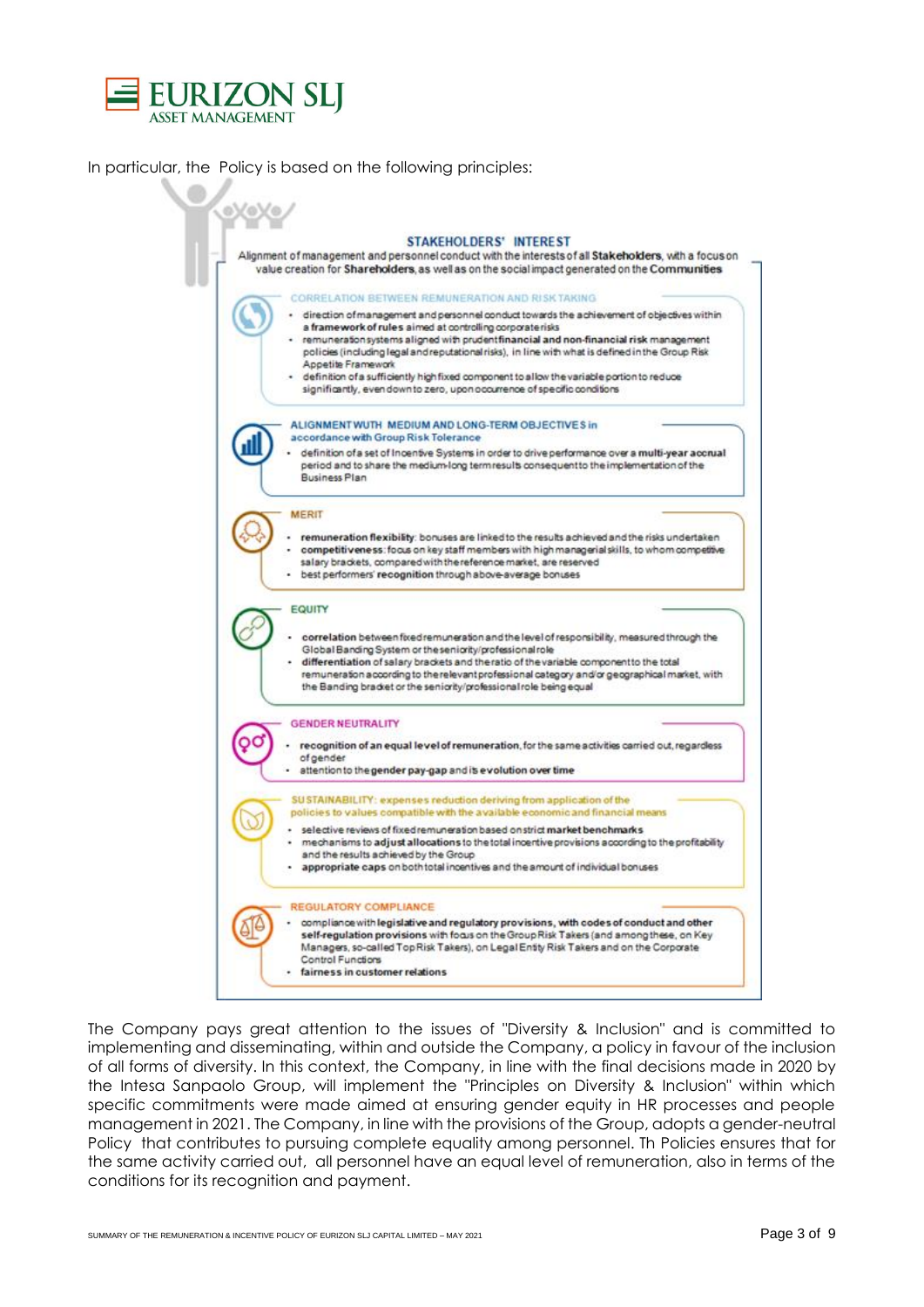

# **SEGMENTATION OF PERSONNEL**

The Policy is based on a logic of segmentation of personnel, which allows the principles of merit and fairness to be defined operationally in order to appropriately differentiate total remuneration, as well as to provide for specific mechanisms for its payment for the various clusters of personnel, with particular focus on those with regulatory relevance for which stricter requirements are envisaged.

In application of these logics, the Company's personnel can be divided into two macro-segments:

- Risk Taker;
- Professional.

## **IDENTIFICATION OF COMPANY RISK TAKERS**

As an asset management company belonging to a banking group, the identification of the "most significant personnel" (the so-called "Company Risk Taker"), i.e. the categories of persons whose professional activity has or may have a significant impact on the risk profile of the Company or of the managed UCIs, takes place both (i) at Group level, in application of the provisions of the banking regulations (CRD IV) and (ii) at Company level, in accordance with the provisions of the regulations governing the asset management sector.

The "Company Risk Takers" population consists of the following persons:

- i) The Chief Executive Officer;
- ii) The Co-Chief Investment Officer;
- iii) The Head of Operations & Outsourcing Control;
- iv) The Compliance & Risk Officer.

# **THE STRUCTURE OF REMUNERATION**

The remuneration structure of the Company's personnel includes:

- the fixed component, defined on the basis of the contractual framework, the role held, the responsibilities assigned, the particular experience and competence matured by the employee.
- the variable component (short and long term), linked to the services provided by the personnel and symmetrical with respect to the results actually achieved and the risks prudentially assumed.

It is the Ultimate Parent Company's and the Company's practice to establish ex-ante maximum and balanced limits on variable remuneration for all personnel segments, by defining a specific "cap" on the increase in bonuses in relation to any over-performance.

In compliance with current industry regulations and the Ultimate Parent Company's Remuneration Policies, there is a maximum limit on the variable remuneration compared to the fixed remuneration of:

- 400% for Personnel belonging to the Portfolio Managers category (including Risk Takers);
- 200% for Group Risk Takers not belonging to the Company Control Functions and the Personnel belonging to the commercial chain dedicated to the non-captive market;
- 100% of the fixed remuneration for the other roles not belonging to the Company Control Functions;
- 33% of the fixed remuneration for the roles belonging to the Company Control Functions.

Remuneration may not be paid in any form, instrument or manner that circumvents the provisions of the law.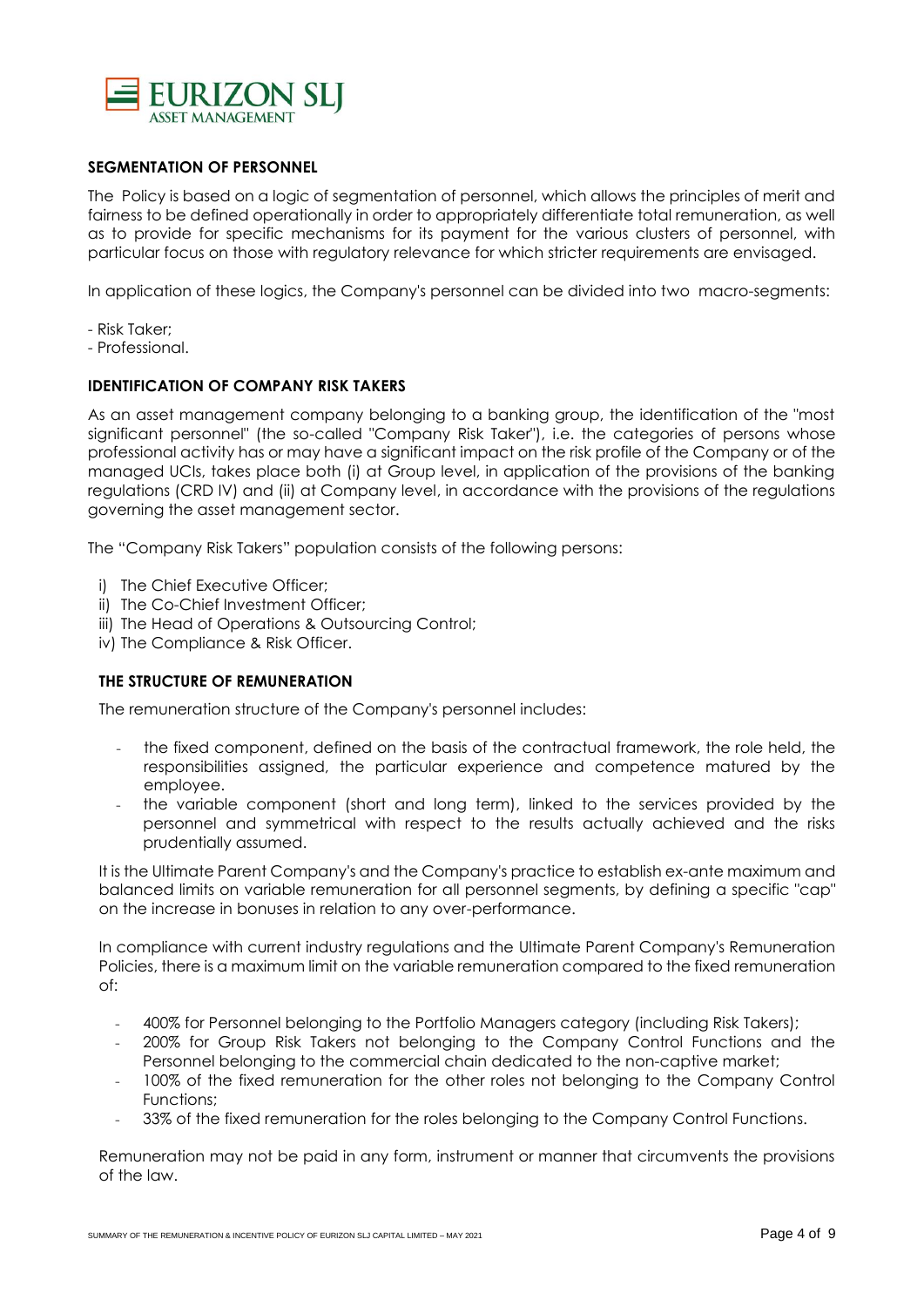

It should be noted that in the face of the macroeconomic situation resulting from the Covid-19 pandemic, in line with the recommendation addressed to the Ultimate Parent by the European Central Bank (the "ECB") in December 2020 on the adoption of extreme restraint with respect to the decisions relating to variable remuneration for employees whose professional activity has or may have a significant impact on the risk profile of the Group (the so-called "Group Risk Taker). In this context, the Group - and the Company as part of it - adopts the utmost prudence in defining the premiums accruing by the Group's Risk Takers for the current year which translates into a contingent reduction in the maximum amount of accrued variable remuneration.

However, if the macroeconomic context improves, if the results of the Group are confirmed at least in line with budget forecasts and the ECB does not renew the recommendations for moderation on variable remuneration for Risk Takers (currently in force until September 30, 2021), the Group reserves the right to review the premiums accrued by the Group's Risk Takers during the year until the levels set ordinarily are restored.

# **ANNUAL INCENTIVE SCHEMES**

The annual incentive schemes adopted by the Company, in line with the provisions of the Ultimate Parent Company:

- are geared towards achieving the medium and long-term objectives set out in the Corporate Plan;
- take into account the Ultimate Parent Company's Risk Appetite and Risk Tolerance, as well as the risk/return profile of the various assets managed;
- are aimed at promoting value creation objectives for the current year, within a framework of sustainability, given that the premiums paid are correlated to the financial resources available.

The following is a synoptic diagram of the operating mechanisms and main characteristics of the annual incentive systems:



All the incentive and bonus systems for the Company's personnel are subject to the following types of conditions:

▪ conditions for activation at the Ultimate Parent Company and Company level inspired by the principles of financial sustainability of the variable component of remuneration;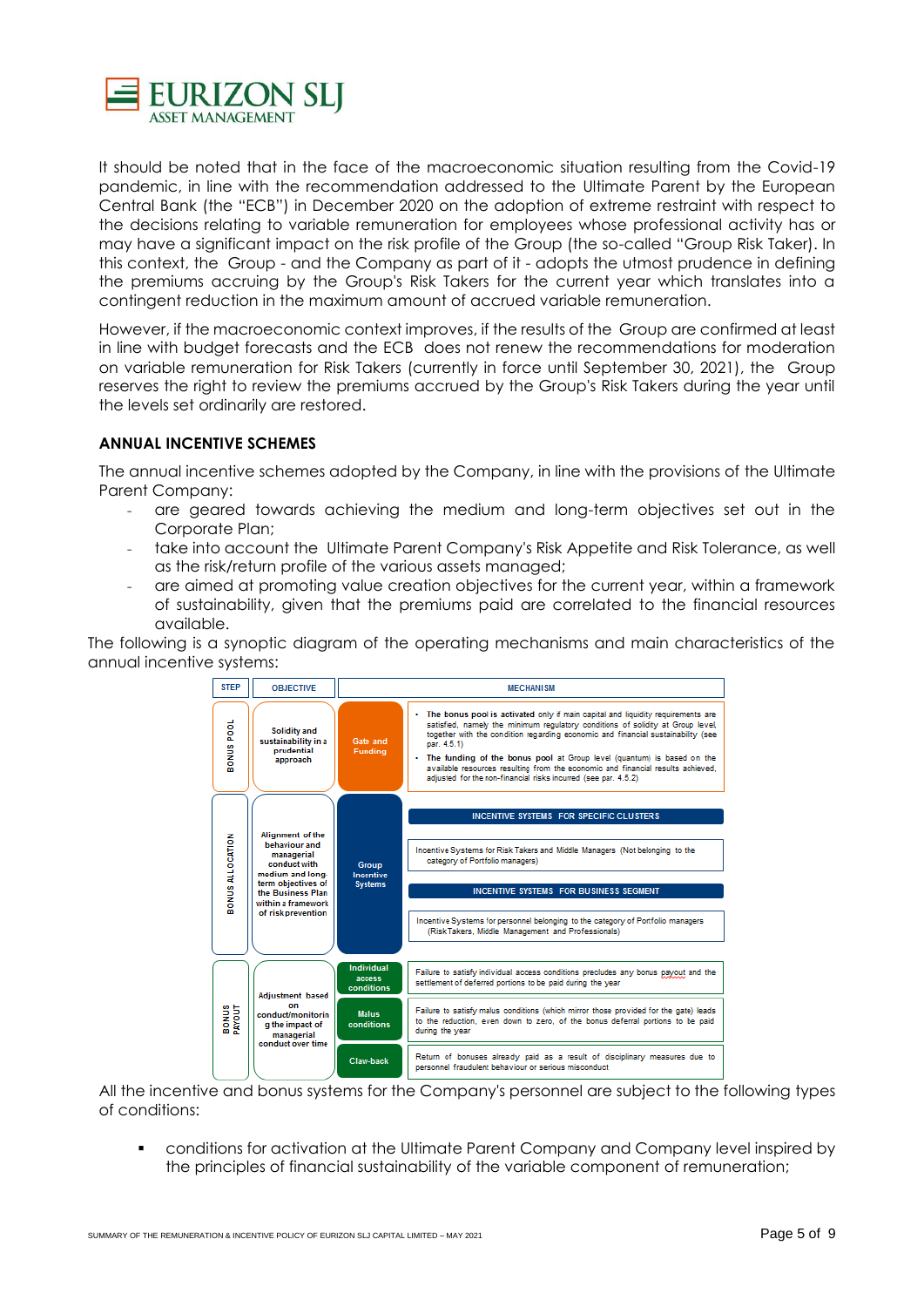

- financing conditions provided for by a structured financing mechanism at the Ultimate Parent Company level and in the Asset Management Division;
- individual access conditions.

Failure to meet the above conditions will result in the non-activation of incentive schemes for the Company's personnel. This system is designed to reward the best performance, with a view to optimizing the risk/return ratio, also taking into account the Company's results and assets under management, through the assignment of *ex-ante* objectives and the *ex-post* evaluation of the results achieved with respect to the objectives assigned.

The "Most significant personnel" and personnel who receive short-term variable remuneration in excess of 100% of the fixed remuneration are subject to stricter conditions of payment, such as:

- deferral, i.e. the payment of part of the bonus in the years following the year in which the up-front portion accrues (which occurs in the year following the year in which performance is measured);
- allocation partially in cash and partially in units of Units in Collective Investment Schemes ("UCIs") managed by the Company;
- provision of a retention mechanism for the units of managed UCITS assigned;
- **•** provision of ex-post correction mechanisms such as malus clauses.

In particular, for those who receive a variable remuneration of a particularly high amount, it is also envisaged<sup>1</sup>:

- the deferral from 40% to 70% of the variable component, assigned in tranches over a time horizon of 2<sup>2</sup> to 5 years;
- the assignment of a significant share (equal to at least 50%) in financial instruments, through the assignment of quotas of UCIs managed by the Company, equally balanced between up-front and deferral remuneration;
- a holding period for the assigned units of managed UCITS (two years for the upfront component and one year for the deferred component).

The deferred portion is subject to the employee remaining in the Group of the Ultimate Parent Company at the end of the deferral period/at the deadlines set for the delivery of the units of managed UCIs, except as provided for in the event of termination of the employment relationship, as well as to ex-post correction mechanisms, such as:

- i. the so-called "malus condition", according to which the amount recognised and/or the number of units of UCIs managed may be reduced, to zero, in the year in which the deferred portion is paid);
- ii. the activation of claw-back mechanisms, or the repayment of bonuses already paid, in the presence of negative events directly attributable to the conduct of the person that have compromised the sustainability of the Company's results or of the assets managed;
- iii. the absence of the so-called individual compliance breaches such as violations sanctioned by name by the Supervisory Authorities, disciplinary measures, etc. - which would entail the non-payment of the bonus for the year in which the compliance breach was committed and the cancellation of the deferred shares whose vesting conditions refer to the same year.

<sup>&</sup>lt;sup>1</sup> To individual employee is explicitly forbidden undertake personal hedging or insurance strategies on their remuneration or other aspects that may alter or undermine the effects of the alignment with risk inherent in the various remuneration mechanisms adopted by the Group and the Company.

 $^2$  The 2-year deferral refers only to cases in which the variable remuneration is greater than 100% of the fixed remuneration but equal to or less than the materiality threshold, and is assigned in cash.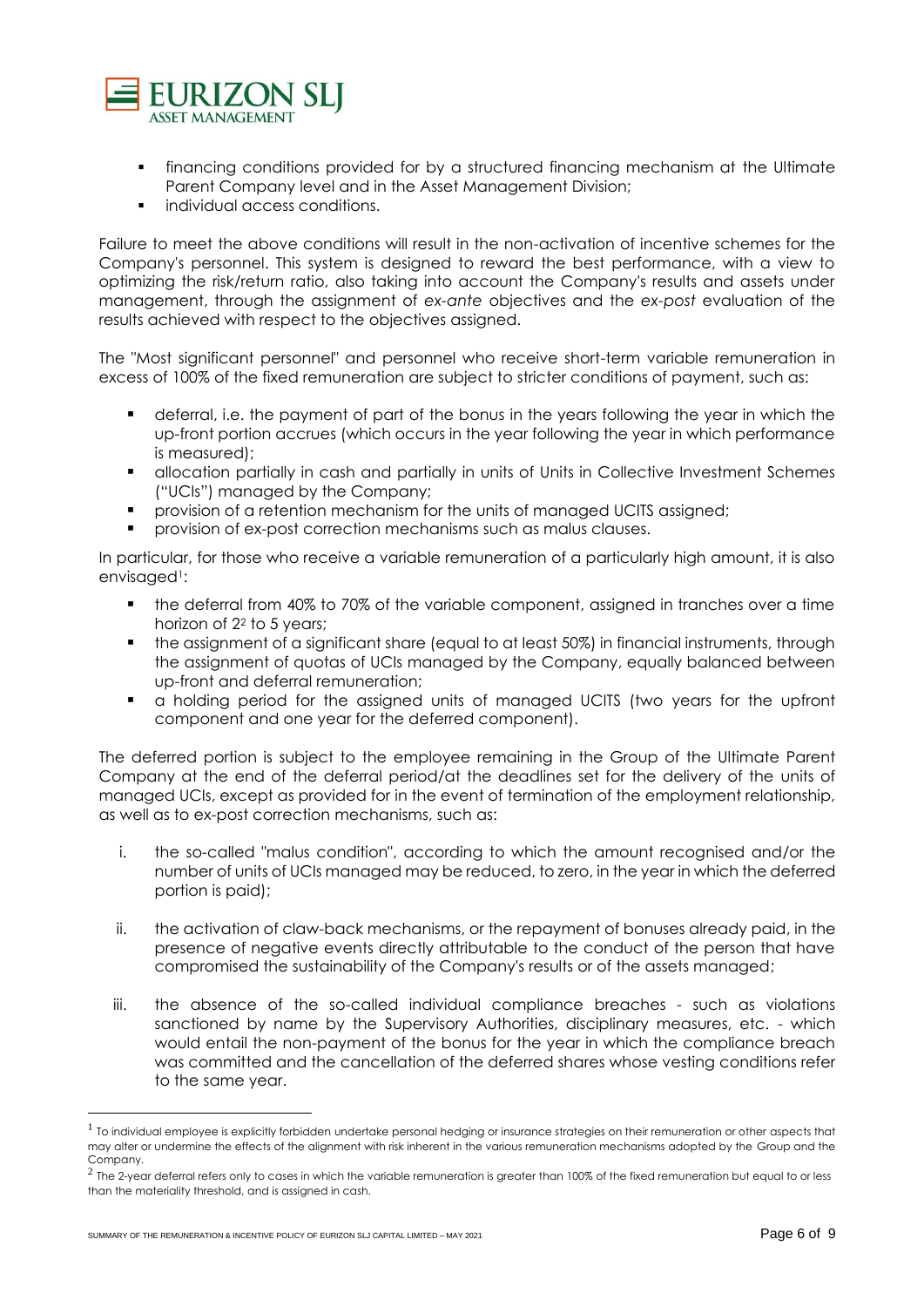

That said, the company, in line with the Group Policies, has defined an identification threshold for the so-called "Relevant Bonus" (materiality threshold) equal to 50,000 euros for Group Risk Takers. For corporate Risk Takers and Professionals, in continuity with the practices adopted, the materiality threshold of 80,000 euros is maintained. The variable remuneration, the amount of which is inferior to the aforementioned thresholds, is paid up front and entirely in cash provided that the amount received is equal to or less than 100% of the fixed remuneration.

With specific reference to the category of Portfolio Managers, the definition of variable remuneration takes into account the risk/return profile of the various assets managed in order to orient and reward the best performance and at the same time align the incentive schemes with the interests of the investors/customers. This system provides for a direct link with the performance of the UCIs managed over a multi-year period such as to consider, with a specific weighting formula, the performance achieved up to four years prior to the calendar year of reference. In determining the variable remuneration of the category of Portfolio Managers, the Company also takes into account the complexity of the management activity of the individual Manager, as well as the achievement of individual qualitative objectives aimed at rewarding not only the quantitative result, but also the ways in which it is achieved.

This System is designed to promote the achievement of the growth objectives set out in the start-up business plan for the period of time that is necessary for the Company to achieve a positive and/or minimum level of profitability (up to a maximum of three consecutive years), within a broader Group framework in which the conditions of capital strength, liquidity and sustainability are verified.

For the purposes of determining the incentive due, the Company's performance is measured with respect to the milestones envisaged in the specific multi-year business plan and, in any case, in terms of improvement year on year, in line with the medium/long-term objectives that characterise all the Ultimate Parent Company's Incentive Systems.

In accordance with the principle of sustainability, the maximum incentive that can be accrued is in any case limited to and compatible with the economic and financial context of the Company.

# **INTEGRATION OF SUSTAINABILITY RISKS**

The Policy is also consistent with the provisions on the integration of sustainability risks pursuant to EU Regulation 2019/2088 of November 27, 2019 relating to information on sustainability in the financial services sector (Sustainability-Related Disclosures Regulation - SFDR).

In particular, consistency is ensured by attributing a specific objective within the Incentive System of all Group Risk Takers and corporate Risk Takers, among the objectives of strategic action, linked to the company's initiatives. which take into account environmental, social and governance factors (so-called "Environmental, Social and Governance factors" - ESG).

It is specified that, in line with the SFDR Regulation, the Company has adopted a specific "Sustainability Policy" which describes the methodologies for integrating the "sustainability risks" relating to the products - mutual funds and portfolio management - managed. The Company has therefore adopted specific methodologies for selecting financial instruments, appropriately graded according to the characteristics and objectives of the individual products managed, which take into account ESG factors and principles of Sustainable and Responsible Investments (SRI). The criteria for selecting and monitoring issuers based on ESG and SRI profiles integrate the traditional financial analysis of the risk / return profiles of the issuers that the Company takes into consideration in the formation of its investment choices, in order to avoid environmental, social and governance may have a significant negative impact, actual or potential, on the value of the investments of managed assets.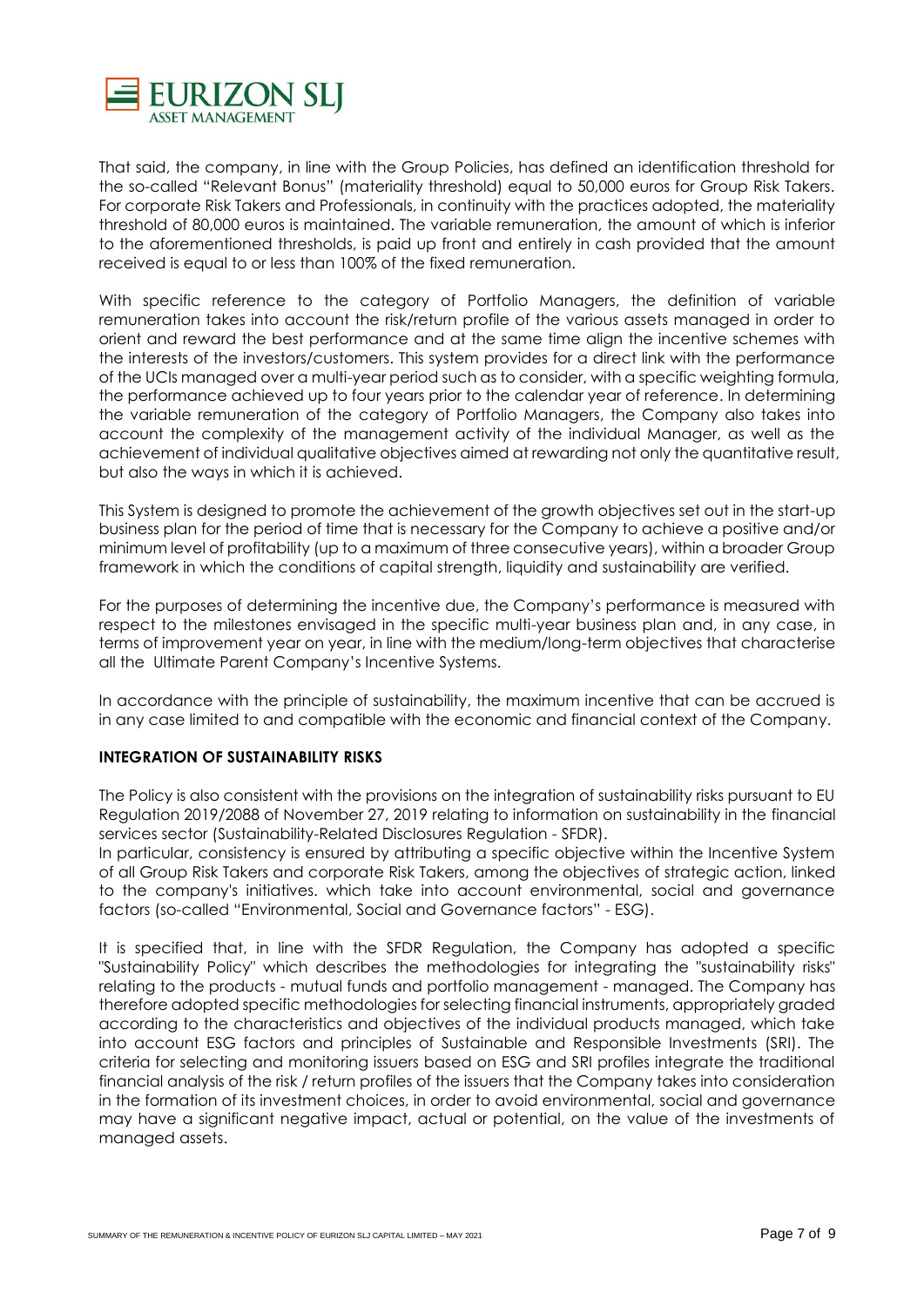

## **SEVERANCE PAY**

With regard to *Severance Pay*, the Company applies the provisions of the Ultimate Parent Company. In this regard, in accordance with the Ultimate Parent Company's Remuneration and Incentive Policies on remuneration, the remuneration agreed upon in view of or on the occasion of the early termination of the employment relationship or for the early termination of the office, for the portion exceeding the provisions of the Collective Bargaining Agreement regarding the indemnity for failure to give notice, constitutes the so-called *severance*. The non-competition agreement is included among these in relation to the total amount paid.

The principles for the definition of these compensations in the Ultimate Parent Company, inspired by the criteria of correlating the severance pay to the continuous performance provided over time and the mitigation of potential litigation, are as follows:

- i. safeguarding the level of capitalisation required by the Regulations;
- ii. "no reward for failure";
- iii. blamelessness of individual behaviour (consistency with compliance breach criteria);
- iv. alignment with international and local best practices.

## **UCITS MANAGEMENT DELEGATIONS**

In the event of delegation of portfolio management or risk management activities of UCIs, the Company shall verify that (i) the delegate is subject to remuneration obligations equivalent to those applicable to the Company and (ii) the contract granting the mandate contains clauses such as to avoid possible circumvention of the regulations.

#### **INFORMATION**

The Prospectus of the managed UCIs contains the essential contents of the Policy and practices for personnel, referring to the Company's website for detailed updated information on the same, including the criteria and methods for calculating remuneration and other benefits and the persons responsible for determining remuneration and the allocation of other benefits, as well as the composition of the Board including its Independent Non-Executive Directors. A hard copy or other durable medium containing such information is available to investors free of charge upon request.

The KIID's for each managed UCI also contains a statement that up-to-date detailed information on the Company's remuneration and staff incentive policy and practice is available on the Company's website and that a hard copy or other durable medium containing such information is available to investors free of charge on request.

In accordance with the provisions of national legislation, the Company submits to the Shareholders' Meeting an annual report on the manner in which the Policy has been implemented (so-called ex post information), broken down by role and function.

Finally, the Policy is made available to all Company employees.

## **SECTION III: RULES FOR IDENTIFYING STAFF WHOSE PROFESSIONAL ACTIVITIES HAVE A MATERIAL IMPACT ON THE RISK PROFILE OF THE GROUP, THE COMPANY AND THE MANAGED ASSETS.**

Current legislation on remuneration and incentives requires that remuneration policies be defined and applied according to a logic of proportionality related to the role, contribution and impact of personnel on the risk profile of the Ultimate Parent Company and the Company.

The criteria to be used in order to assess whether the professional activities of personnel have a significant impact on the risk profile of the Company and the assets under management must: